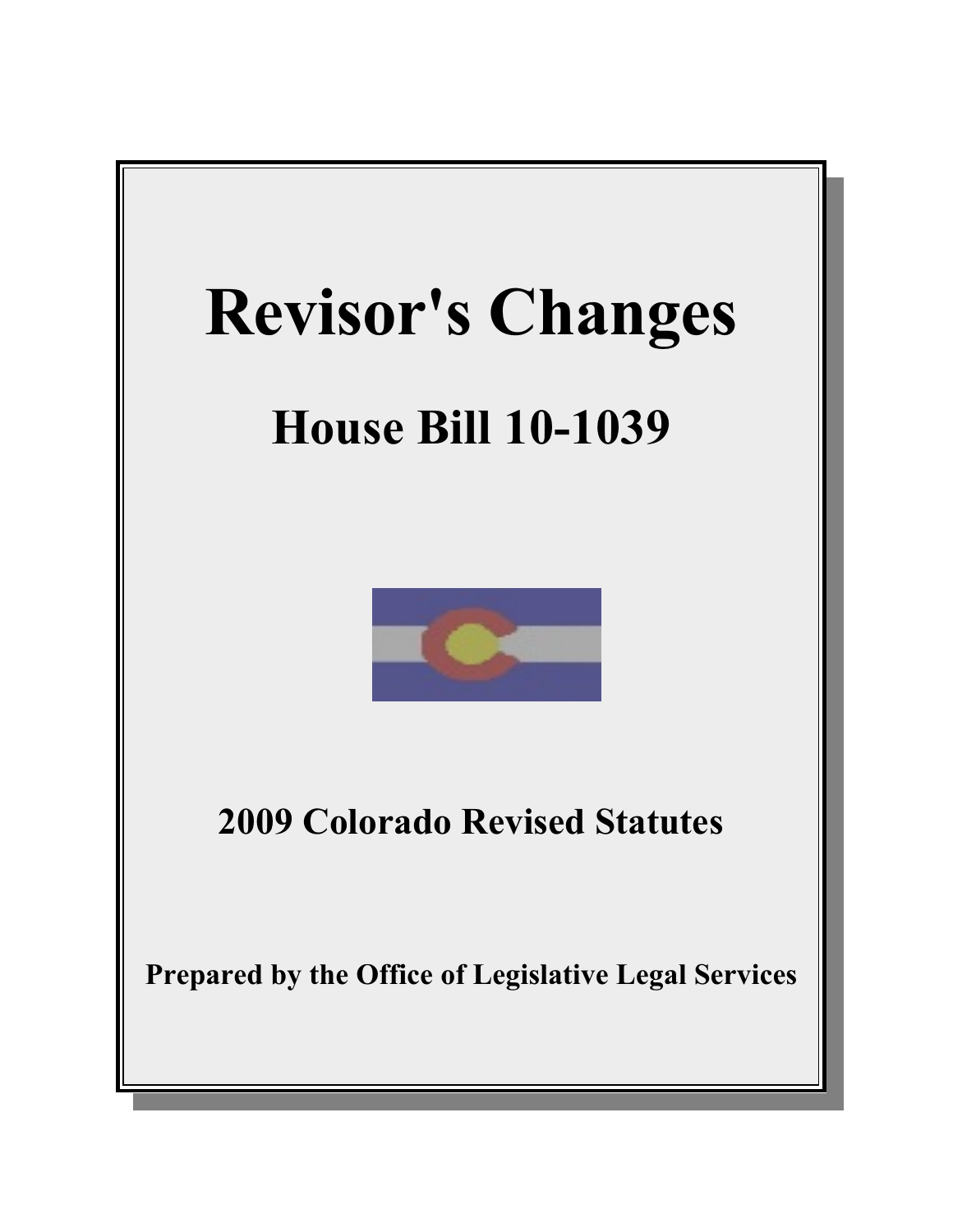# REVISOR'S NOTE

NOTE: In the preparation of the 2009 Colorado Revised Statutes, the Office of Legislative Legal Services has compiled, edited, and arranged the statutes to include changes made at the 2009 Regular Session and in accordance with article 5 of title 2, Colorado Revised Statutes.

Itemized below are the changes made in the 2009 Colorado Revised Statutes under the authority of the Revisor in accordance with section 2-5-103 to "improve the style and clarity of the laws, yet preserve the intent, effect, and meaning of each statutory provision".

- a. **Punctuation.** A uniform system of punctuation was used in the preparation of C.R.S., and the punctuation has been changed accordingly.
- b. **Capitalization.** A uniform system of capitalization was used, and changes were made accordingly.
- c. **Present tense.** Language in the statutes has been changed to the present tense.
- d. **Short title and definition sections.** Language and format in short title and introductory portions of definition sections were standardized.
- e. **Effective date.** References to "the effective date ofsaid section (article/part)" were changed to the actual date when the section (article/part) became effective.
- f. **Provisos.** The term "provided that" was changed to "except that" or "if" to conform to statutory format.
- g. **Grammatical changes.** In some instances, language was rewritten to correct grammar without changing substantive meaning.
- h. **Form Numbering changes.** Changes were made in C.R.S. numbering or in numbering or wording of internal references to conform to C.R.S. numbering system and statutory format.
- i. **"C.R.S. 1973" and "C.R.S." changes.** References to "C.R.S. 1973" or to "C.R.S." were corrected to conformto H.B. No. 1291, 1983 Session. "C.R.S."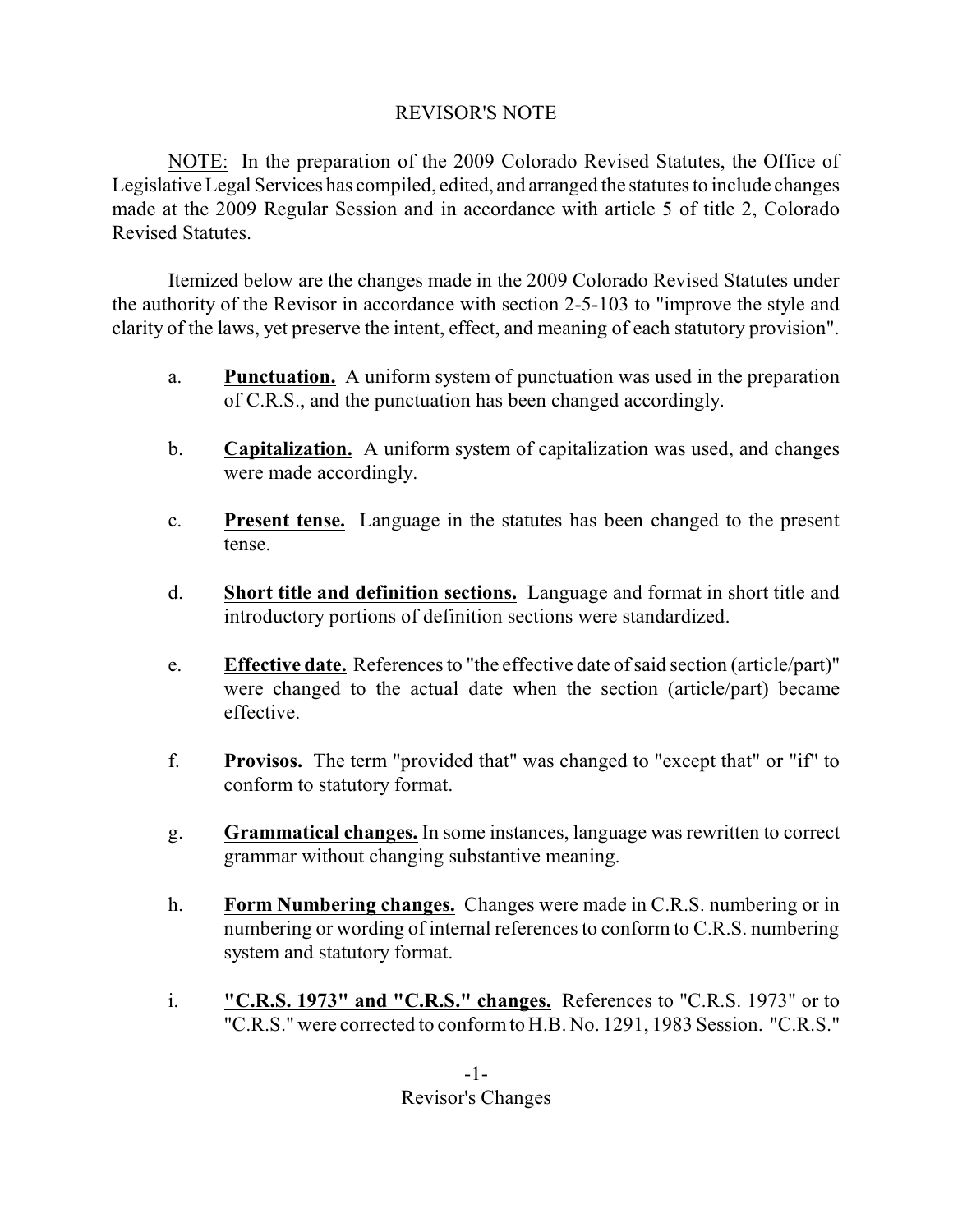was added to an internal reference to a provision outside of the title in which the reference appears or deleted from a reference to a provision within a title to conform with standard form.

- j. **Spelling.** Misspelled words were corrected.
- k. **Move "and" or "or" at the end of a paragraph, subparagraph, sub-subparagraph.** Moved an "and" or "or" to the next to last paragraph, subparagraph, or sub-subparagraph when a paragraph, subparagraph, or sub-subparagraph is added or repealed to conform to statutory format.
- l. **Public Law.** Changed "P.L." or "P.L. No." to "Pub.L." to conform with the method of citing public law provided by the office of the federal register, national archives and records administration.

## **TITLE 1**

- 1-5-407 (5), Senate Bill 09-108 harmonized with House Bill 09-1326, effective January 1, 2010.
- 1-5-608.5 (3)(a), changed "electromagnetic" to "electromechanical" to correct an error that occurred in the House State, Veterans, and Military Affairs Committee Report to House Bill 09-1355 and conform to the terminology used in the rest of the bill.
- 1-8-111 (1), House Bill 09-1205 harmonized with Senate Bill 09-292 and House Bill 09-1337.
- 1-8-113 (1)(a), House Bill 09-1186 harmonized with House Bill 09-1205.

## **TITLE 2**

- 2-2-1600 Entire part, enacted as part 14 in House Bill 09-1348 but was renumbered on revision for ease of location.
- 2-3-1203 (3)(ff), Senate Bill 09-090 harmonized with House Bill 09-1285, House Bill 09-1293, and House Bill 09-1319.
- 2-5-102 (10), changed "the part" to "the act" in order to correctly refer to the

 $-2-$ Revisor's Changes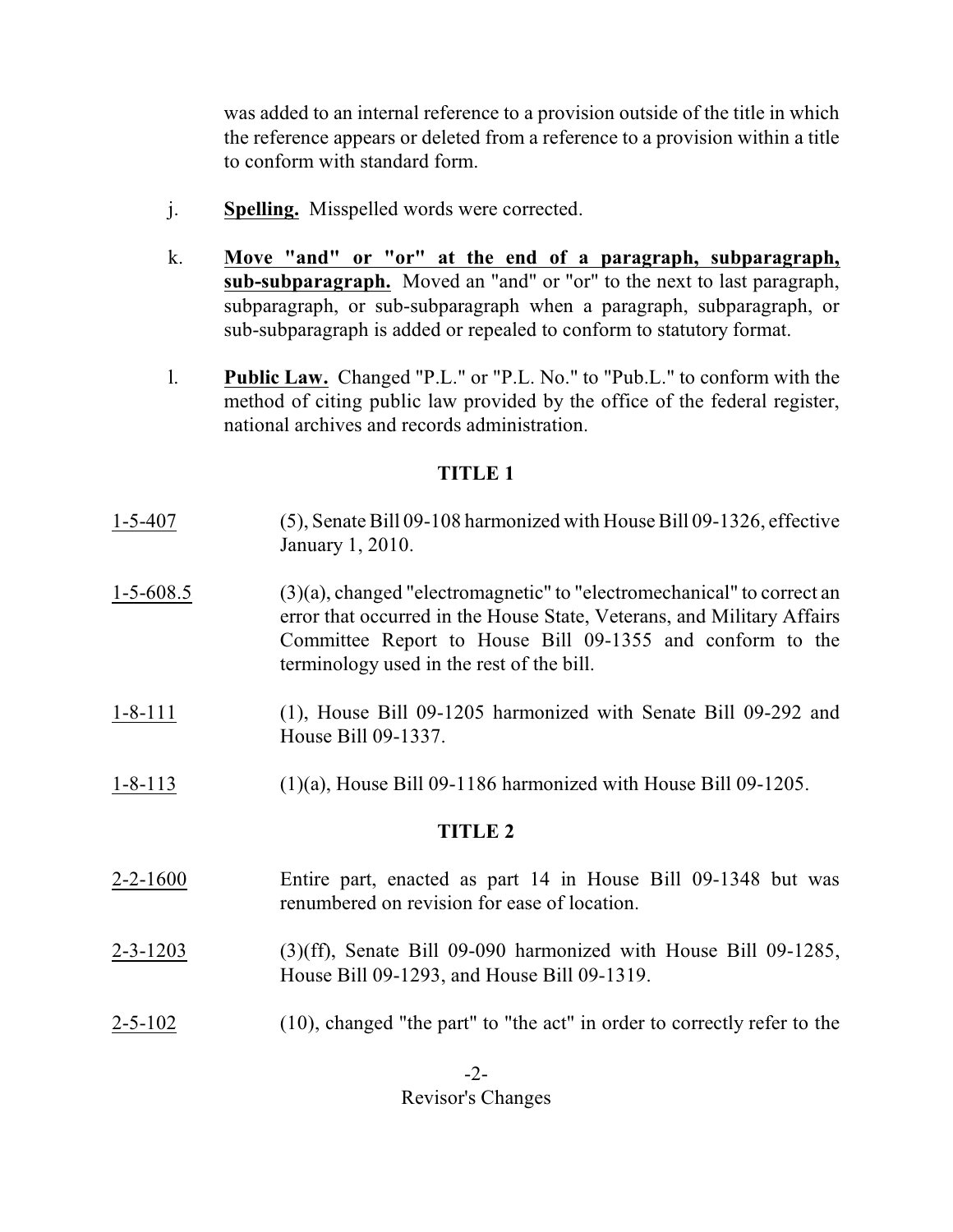"Uniform Power of Attorney Act" enacted in House Bill 09-1198.

# **TITLE 8**

| <b>TITLE 10</b><br>$(1, \zeta)$ , Consta D.11.00, 202 synamical devillence D.11.00, 1204, officially<br>10.16.104 |                                                                                                                                                                                                                              |  |
|-------------------------------------------------------------------------------------------------------------------|------------------------------------------------------------------------------------------------------------------------------------------------------------------------------------------------------------------------------|--|
| 8-77-109                                                                                                          | (1), Senate Bill 09-076 harmonized with House Bill 09-1363.                                                                                                                                                                  |  |
| $8-76-102$                                                                                                        | $(4)(b)$ , Senate Bill 09-076 harmonized with House Bill 09-1363.                                                                                                                                                            |  |
| $8 - 73 - 114$                                                                                                    | (5), changed "2009-2010, 2010-2011, and 2011-2012" to "2009-10,<br>2010-11, and 2011-12" to conform to the preferred method of referring<br>to state fiscal years.                                                           |  |
| $8 - 72 - 114$                                                                                                    | $(3)(d)$ , corrects an error in inputting of the House Business Affairs and<br>Labor committee report into the introduced version of House Bill<br>09-1310, which resulted in the wrong grouping of words being<br>modified. |  |
| $8-70-114$                                                                                                        | $(2)(b)(VII)$ , Senate Bill 09-258 harmonized with House Bill 09-1363.<br>$(2)(g)(III)(A)$ , Senate Bill 09-258 harmonized with House Bill<br>$09-1363.$                                                                     |  |

 $10-16-104$  (1.5), Senate Bill 09-292 superseded by House Bill 09-1204, effective January 1, 2010.

# **TITLE 11**

- 11-35-101 (1), Senate Bill 09-117 harmonized with Senate Bill 09-151.
- 11-59.7-106 (4), changed "article 437" to "article 43.7" for the correct citation.

- 12-6-517 (1), Senate Bill 09-292 harmonized with House Bill 09-1026.
- 12-47.1-701 (4)(a)(V)(A), Senate Bill 09-217 harmonized with House Bill 09-1010.  $(4)(a)(V)(B)$  and  $(4)(a)(V)(C)$ , Senate Bill 09-228 harmonized with House Bill 09-1010.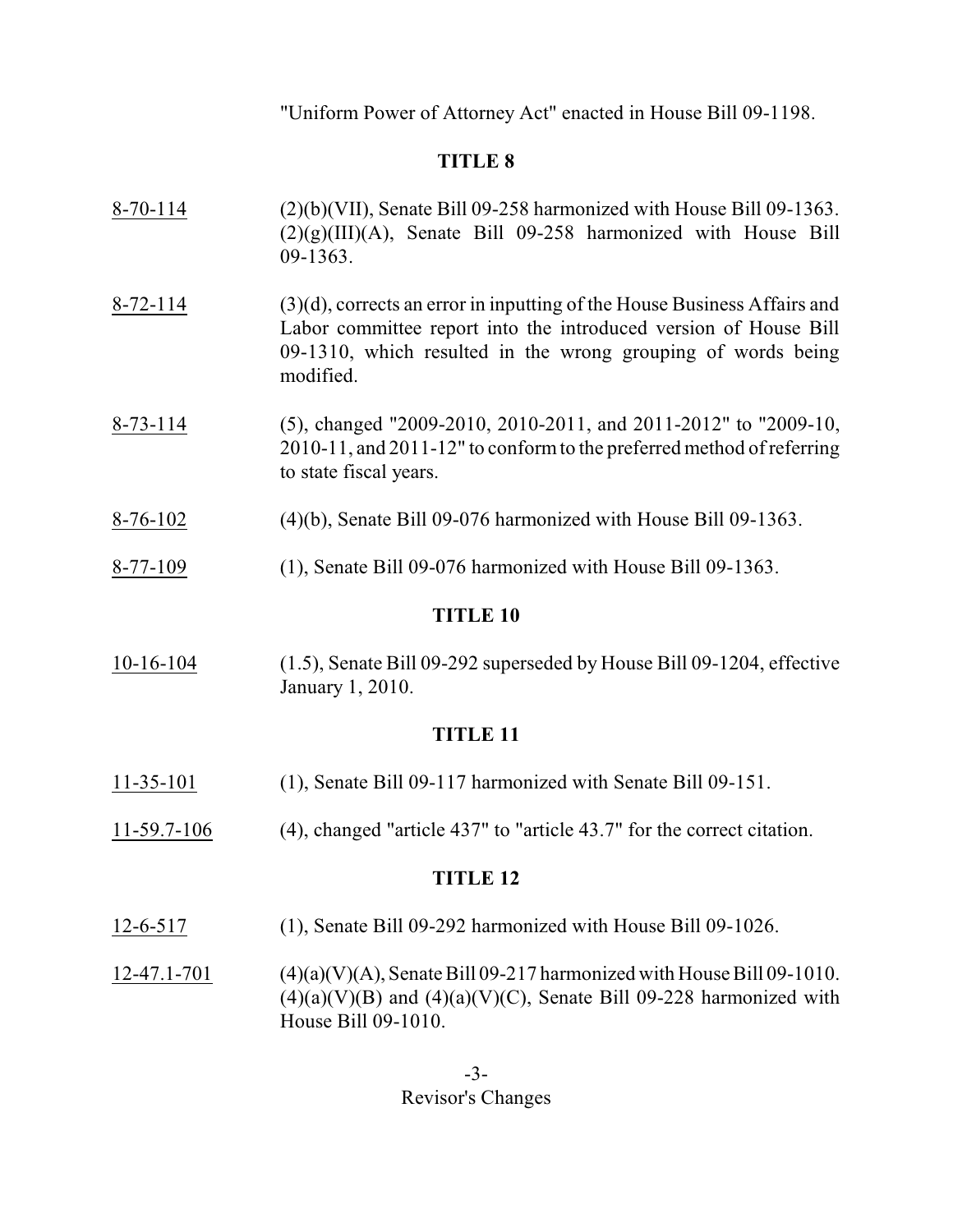- 13-16-102 Changed "instrument of writing" to "instrument in writing" to correct the term as defined in section 13-16-101 (3).
- 13-54-104 (1)(b)(II)(B), Senate Bill 09-066 harmonized with Senate Bill 09-282, effective January 1, 2010.

# **TITLE 15**

- 15-11-103 House Bill 09-1260 harmonized with House Bill 09-1287, effective July 1, 2010; except that the second sentence of subsection (7) and the provisions of subsection (8), as amended by House Bill 09-1260, are superseded by House Bill 09-1287, effective July 1, 2010. (6), as it takes effect July 1, 2010, changed an internal reference from "subsection (4)" to "subsection (5)" due to the aforementioned harmonization.
- 15-11-114 (2), House Bill 09-1260 superseded by House Bill 09-1287, effective July 1, 2010.

## **TITLE 16**

- 16-2.5-101 (2), changed "peace *officer* standards and training board" to "peace *officers*standards and training board" to accurately reflect the name of the board as created in section 24-31-302.
- 16-2.5-102 Changed "peace *officer*standards and training board" to "peace *officers* standards and training board" to accurately reflect the name of the board as created in section 24-31-302.

- 18-3-405.4 (1), House Bill 09-1132 harmonized with House Bill 09-1163.
- 18-12-202 (2)(b), changed "peace *officer* standards and training board" to "peace *officers*standards and training board" to accurately reflect the name of the board as created in section 24-31-302.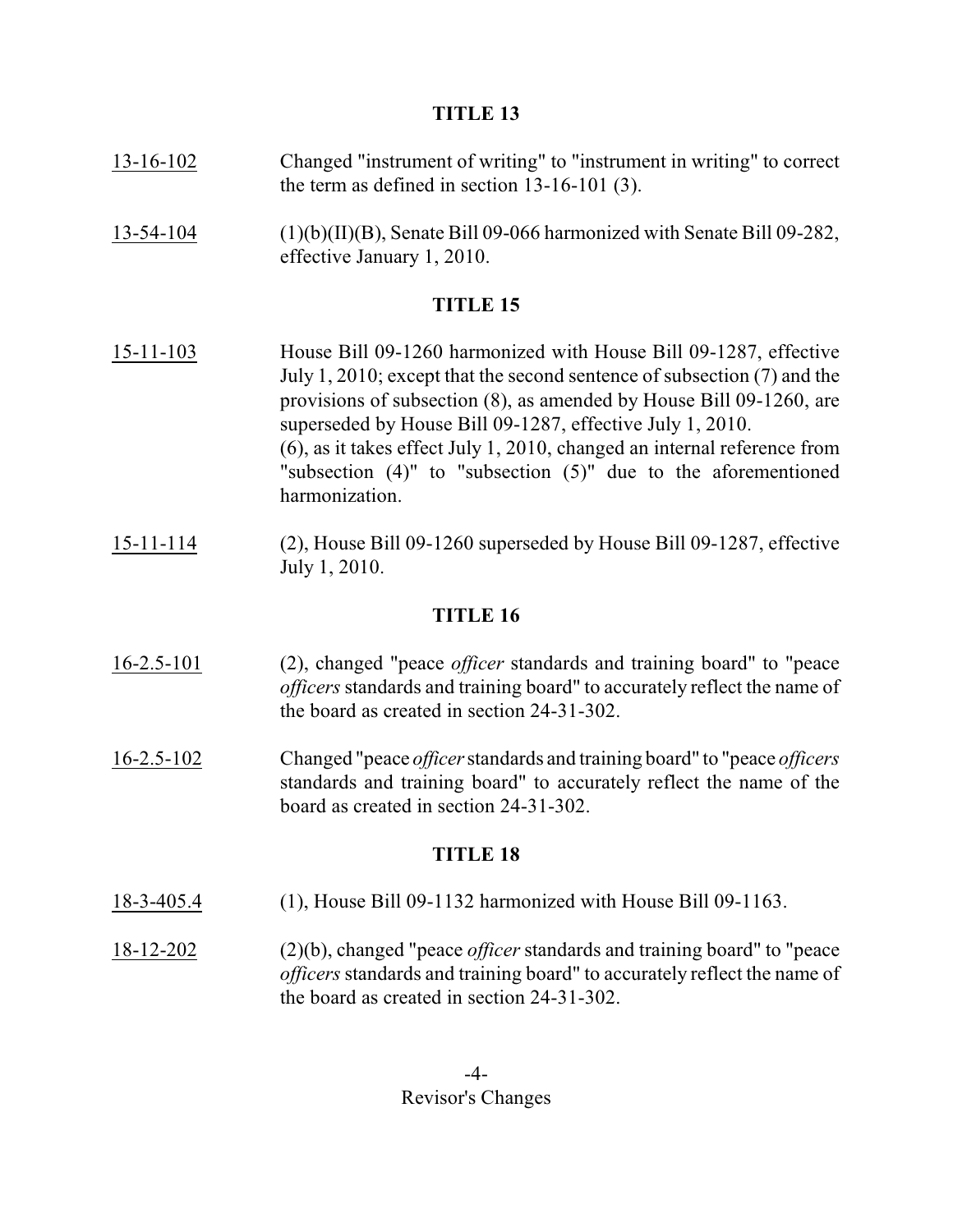- 22-2-103 (1)(g) and (1)(h), House Bill 09-1319 harmonized with Senate Bill 09-090 and House Bill 09-1243.
- 22-2-504 (2), Senate Bill 09-163 harmonized with Senate Bill 09-214.
- 22-7-613 (1), Senate Bill 09-163 harmonized with Senate Bill 09-256.
- 22-7-1007 (2), Senate Bill 09-163 harmonized with House Bill 09-1046.
- 22-11-104 (2)(e), House Bill 09-1319 superseded by Senate Bill 09-163.
- 22-30.5-104 (6)(b), Senate Bill 09-090 harmonized with Senate Bill 09-163.
- 22-30.5-403 (4), Senate Bill 09-089 harmonized with Senate Bill 09-176.
- 22-30.5-507 (7), Senate Bill 09-090 harmonized with Senate Bill 09-163.
- 22-54-112 (2)(a), Senate Bill 09-292 harmonized with House Bill 09-1319.
- 22-54-123.5 (2), Senate Bill 09-163 harmonized with Senate Bill 09-230.
- 22-54-124 (4), added the paragraph "(a)" designation after "(4)" and relettered the remaining paragraphs within the subsection to conform to statutory format.
- 22-82.9-105 (1), Senate Bill 09-033 harmonized with Senate Bill 09-230.

- 24-7-106 Changed "peace *officer*standards and training board" to "peace *officers* standards and training board" to accurately reflect the name of the board as created in section 24-31-302.
- 24-7.5-105 Changed "peace *officer*standards and training board" to "peace *officers* standards and training board" to accurately reflect the name of the board as created in section 24-31-302.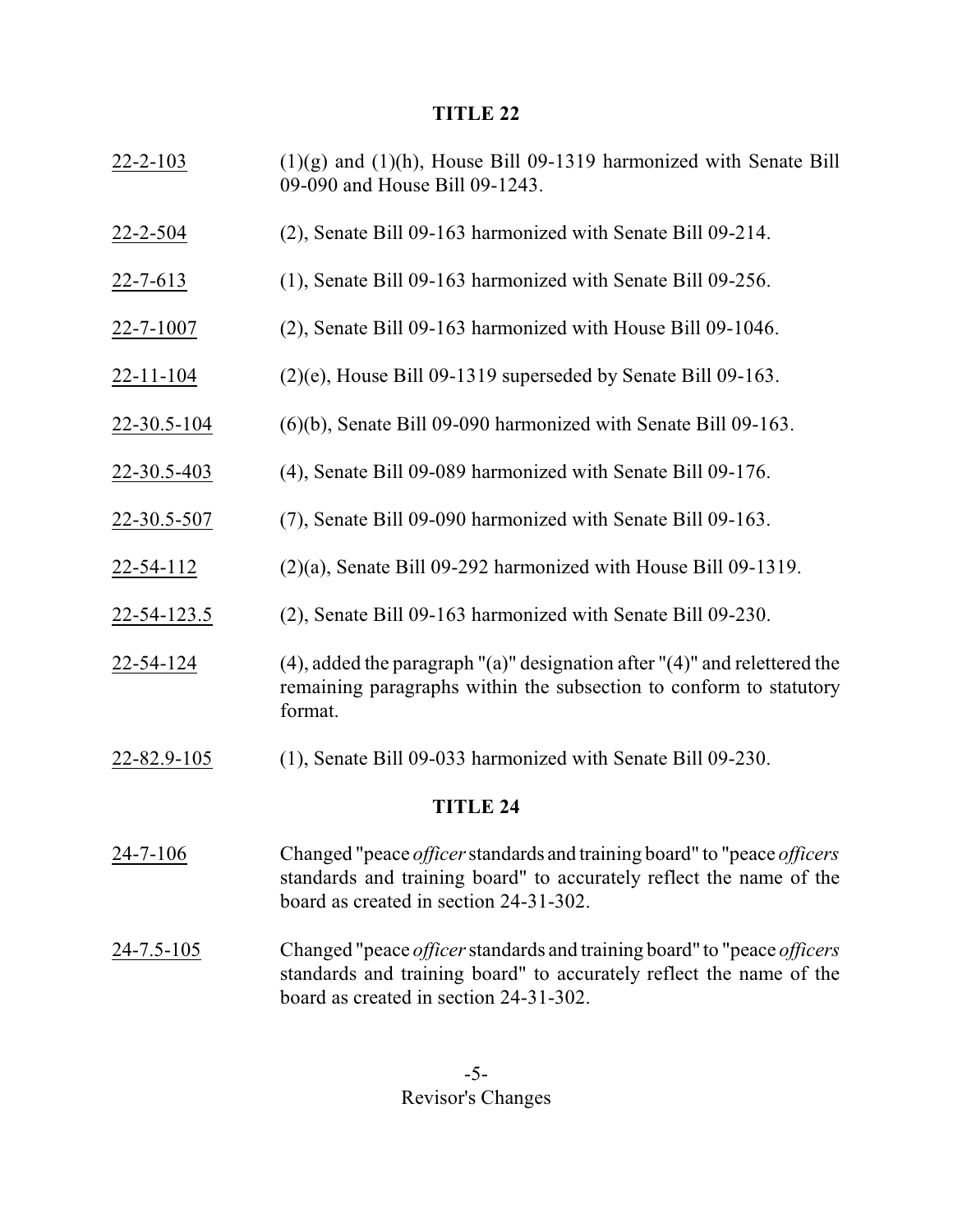| 24-22-117        | $(7)$ , changed "this subsection $(7)$ " to "this section" to correct an error<br>that occurred in Senate Bill 09-270.                                                                                                                                                                                                                            |
|------------------|---------------------------------------------------------------------------------------------------------------------------------------------------------------------------------------------------------------------------------------------------------------------------------------------------------------------------------------------------|
| 24-30-1404       | $(7)(g)$ , Senate Bill 09-022 harmonized with Senate Bill 09-096.                                                                                                                                                                                                                                                                                 |
| 24-32-705        | $(1)(q)(I)$ and $(1)(q)(II)$ , enacted as $(1)(q)$ in House Bill 09-1197 but<br>was renumbered on revision to conform to statutory format.<br>$(1)(r)$ , enacted as $(1)(q)$ in House Bill 09-1276 but was relettered on<br>revision for ease of location.                                                                                        |
| 24-32-2106       | $(2)(a)(II)(A)$ and $(2)(a)(II)(B)$ , enacted as $(2)(a)(II)$ in House Bill<br>09-1199 but was relettered on revision to conform to statutory format.                                                                                                                                                                                             |
| 24-33.5-1216     | $(1)$ , $(2)$ , and $(3)$ , enacted as $(1)(a)$ , $(1)(b)$ , and $(1)(c)$ , respectively, in<br>Senate Bill 09-021 but were renumbered on revision to conform to<br>statutory numbering format.<br>$(3)$ , changed "in paragraph $(a)$ " to "in subsection $(1)$ of this section"<br>due to the renumbering of the provisions within the section. |
| 24-34-104        | (51), Senate Bill 09-114 harmonized with Senate Bill 09-116, Senate<br>Bill 09-127, Senate Bill 09-167, and Senate Bill 09-239.<br>$(51)(f)$ , enacted as $(51)(e)$ in Senate Bill 09-167 but was renumbered<br>on revision for ease of location.                                                                                                 |
| 24-34-109        | $(1)(d)(I)$ , changed "state board or medical examiners" to "Colorado"<br>state board of medical examiners" to correct an error that occurred in<br>Senate Bill 09-239 and to accurately reflect the name of the board as<br>created in section 12-36-103.                                                                                        |
| 24-38.7-102      | $(3)(a)$ , added "and" at the end of the paragraph to correct a technical<br>error that incorrectly showed the word "and" as stricken language,<br>rather than new language, in Senate Bill 09-051.                                                                                                                                               |
| 24-51-205        | (1), Senate Bill 09-066 harmonized with Senate Bill 09-282, effective<br>January 1, 2010.                                                                                                                                                                                                                                                         |
| <u>24-51-212</u> | (1), Senate Bill 09-066 harmonized with Senate Bill 09-282, effective<br>January 1, 2010.                                                                                                                                                                                                                                                         |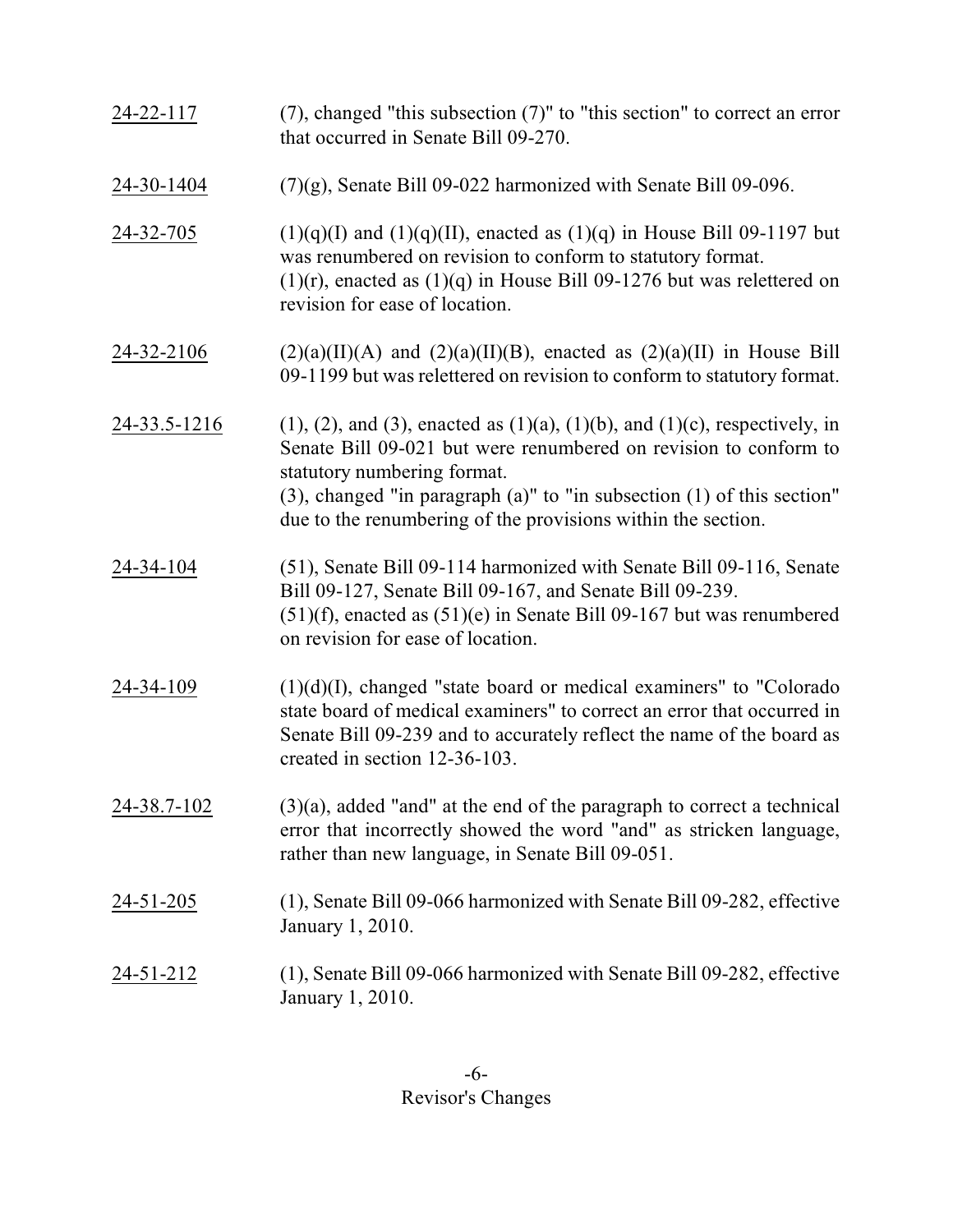| $24 - 51 - 213$ | (1), Senate Bill 09-066 harmonized with Senate Bill 09-282, effective<br>January 1, 2010.                                                                                                                               |
|-----------------|-------------------------------------------------------------------------------------------------------------------------------------------------------------------------------------------------------------------------|
| 24-54.8-102     | (14), Senate Bill 09-066 harmonized with Senate Bill 09-282, effective<br>January 1, 2010.                                                                                                                              |
| 24-75-201.1     | $(1)(d)(III)$ , Senate Bill 09-219 harmonized with Senate Bill 09-228 and<br>Senate Bill 09-277.<br>$(1)(d)(XI)$ , enacted as $(1)(d)(X)$ in Senate Bill 09-277 but was<br>renumbered on revision for ease of location. |
| 24-75-402       | $(5)(y)$ , enacted as $(5)(x)$ in House Bill 09-1151 but was renumbered on<br>revision for ease of location.                                                                                                            |
| 24-75-1104.5    | $IP(1.5)$ (a), Senate Bill 09-269 harmonized with House Bill 09-1223.                                                                                                                                                   |

(3), Senate Bill 09-210 harmonized with Senate Bill 09-269.

- 25-1-107.5 (4)(d)(I)(A) changed "2009-2010" to "2009-10" to conform to the preferred method of referring to state fiscal years.  $(4)(d)(I)(B)$ , changed "2010-2011" to "2010-11" to conform to the preferred method of referring to state fiscal years.
- 25-1.5-109 Removed the subsection "(1)" designation to conform to standard statutory numbering format.
- $25-4-1411$  (6)(a), Senate Bill 09-210 harmonized with Senate Bill 09-269.
- 25-8-609 (2), Senate Bill 09-119 harmonized with Senate Bill 09-292.

#### **TITLE 25.5**

25.5-8-105 (3), Senate Bill 09-210 harmonized with Senate Bill 09-269.

#### **TITLE 26**

26-6-102 (1.5), changed "preschool and kindergarten program" to "preschool program" to accurately reflect the name of the program as detailed in

> -7- Revisor's Changes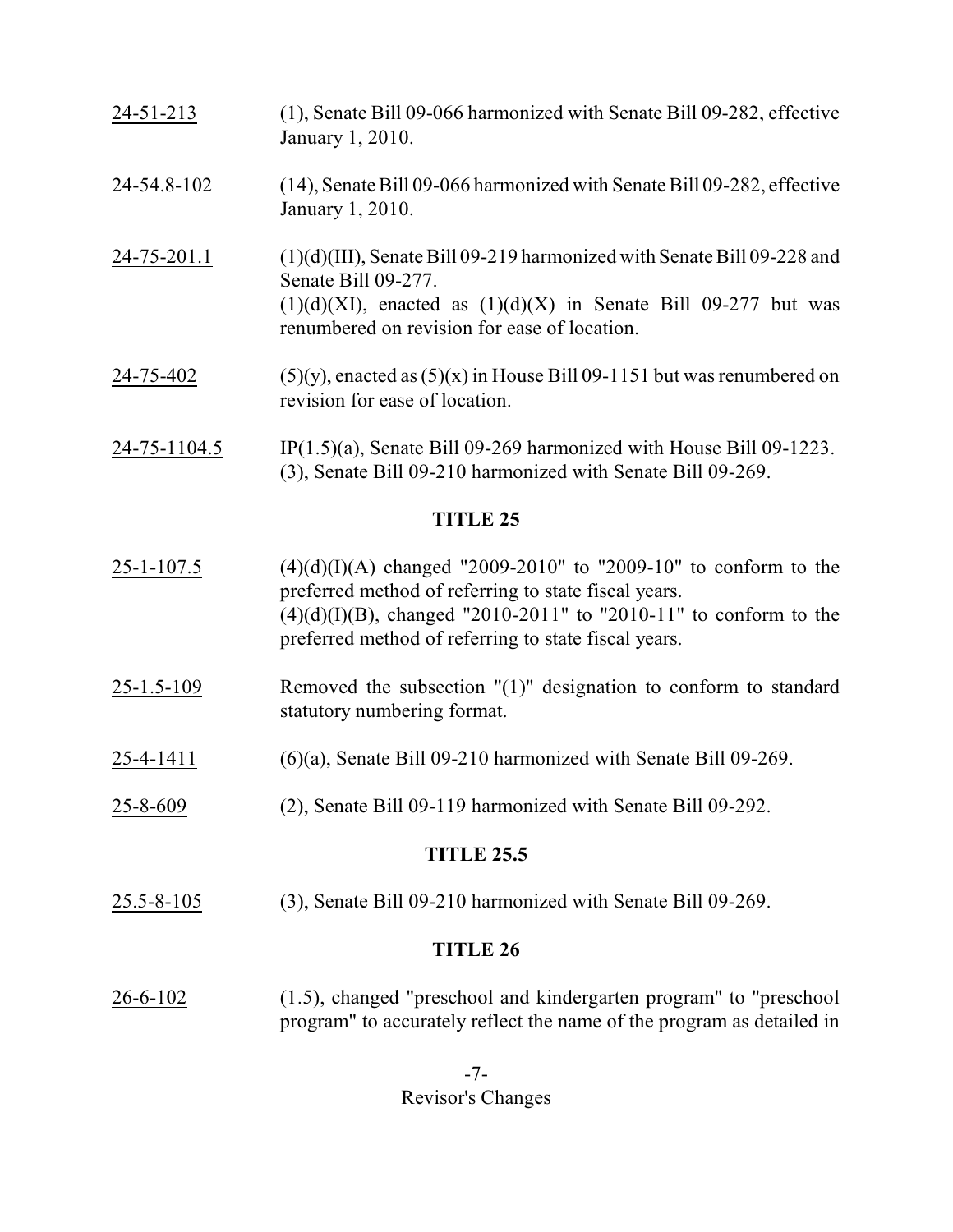article 28 of title 22.

- 26-6.5-103 (3), Senate Bill 09-292 harmonized with House Bill 09-1343 and changed "Colorado preschool and kindergarten program" to "Colorado preschool program" to accurately reflect the name of the program as detailed in article 28 of title 22.
- 26-6.5-103.5 (3)(b)(II), changed "preschool and kindergarten programs" to "preschool programs" to accurately reflect the name of the program as detailed in article 28 of title 22.
- $26-6.5-106$   $(3.5)(a)(II)(C)$ , changed "Colorado preschool and kindergarten program" to "Colorado preschool program" to accurately reflect the name of the program as detailed in article 28 of title 22.

## **TITLE 29**

29-1-206 (1), changed "peace *officer* standards and training board" to "peace *officers*standards and training board" to accurately reflect the name of the board as created in section 24-31-302.

## **TITLE 30**

- 30-10-512 Senate Bill 09-001 harmonized with Senate Bill 09-020.
- 30-10-513 Senate Bill 09-001 harmonized with Senate Bill 09-020, and Senate Bill 09-105 superseded by Senate Bill 09-020.
- 30-29-101 (1), added "sec." after "U.S.C." to conform to the preferred method of citing federal law.

- 32-1-1002 (3)(a), Senate Bill 09-001 harmonized with Senate Bill 09-020.
- 32-11.5-205 IP(3)(a), (3)(a)(I), (3)(a)(II), and (3)(b), enacted as IP(3), (3)(a), (3)(b), and (3)(c), respectively, in Senate Bill 09-141 but were renumbered on revision to conform to statutory numbering format.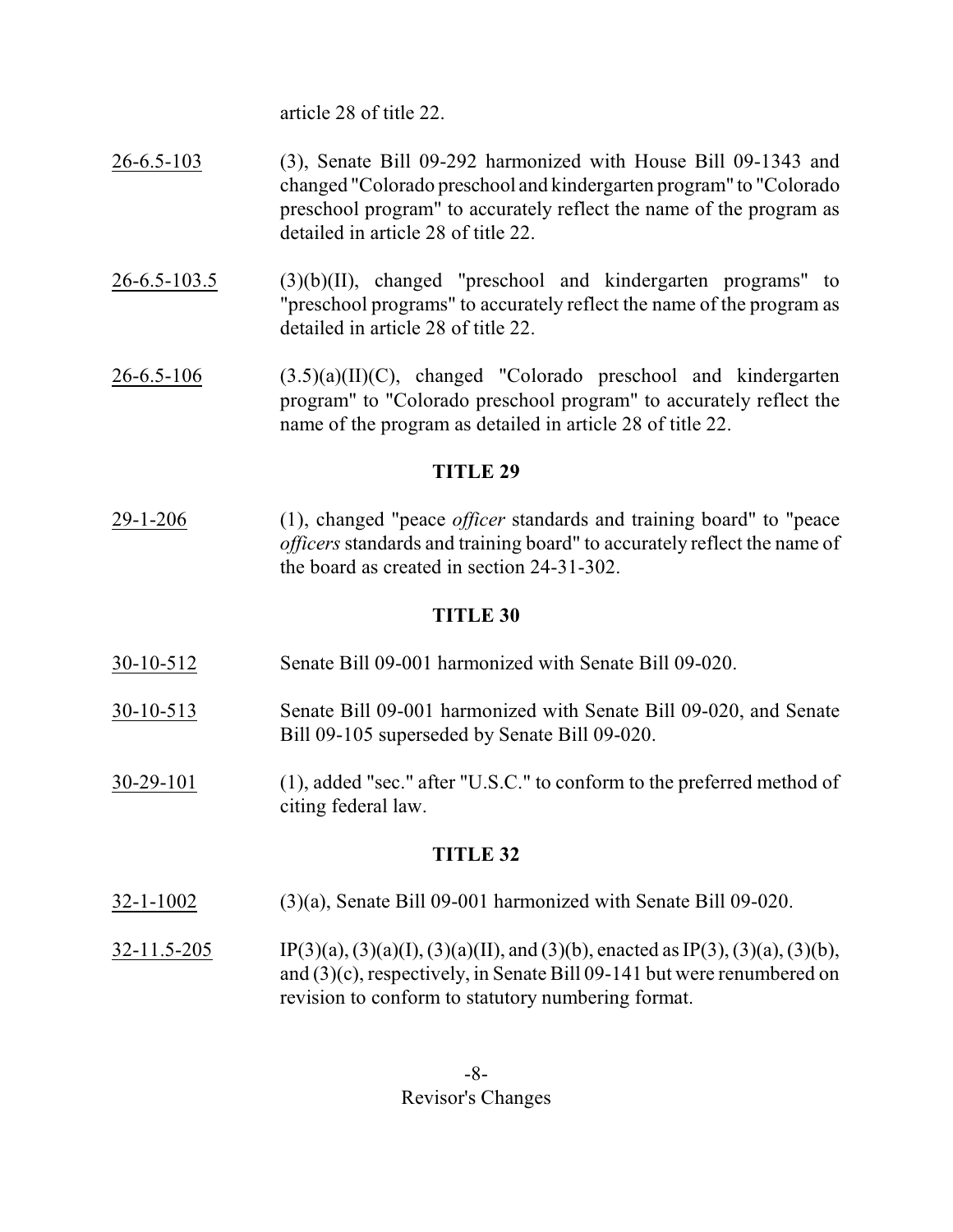33-10-109 (1)(a), changed "peace *officer* standards and training board" to "peace *officers*standards and training board" to accurately reflect the name of the board as created in section 24-31-302.

## **TITLE 35**

- 35-14-124 (5), section 5 of Senate Bill 09-113 harmonized with section 19 of Senate Bill 09-113.
- 35-33-201 (1), Senate Bill 09-117 harmonized with Senate Bill 09-151.

### **TITLE 36**

36-1-116 (1)(a)(II), Senate Bill 09-257 harmonized with Senate Bill 09-260.

#### **TITLE 38**

- 38-38-101 (1), House Bill 09-1207 harmonized with House Bill 09-1276, effective January 1, 2010.
- 38-38-109 (1)(c)(I), House Bill 09-1207 harmonized with Senate Bill 09-292 and House Bill 09-1276, effective January 1, 2010.

- 39-22-622 (4), House Bill 09-1001 harmonized with House Bill 09-1219.
- 39-26-123 IP(4)(a), Senate Bill 09-228 harmonized with Senate Bill 09-278.
- 39-29-109 (2)(a), Senate Bill 09-165 harmonized with Senate Bill 09-279.  $(2)(a)(I)(C)$ , enacted as  $(2)(a)(III)$  in Senate Bill 09-279 but was renumbered on revision for ease of location.
- 39-29-109.3 (2)(a), Senate Bill 09-106 harmonized with Senate Bill 09-293.